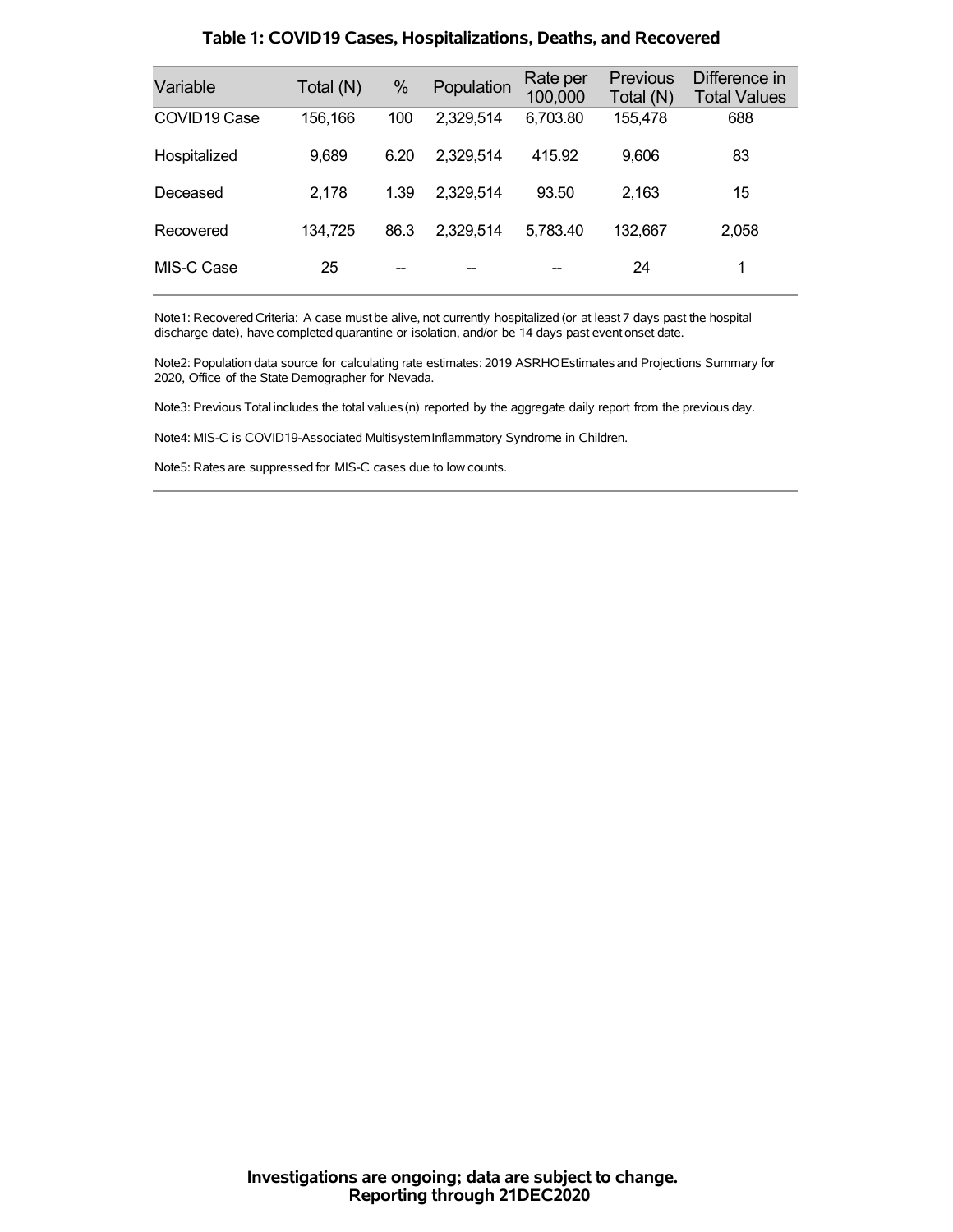# **Table 2: COVID19 Cases**

| Variable                            | Outcome                           | $\mathsf{N}$ | %    | Population | Rate per<br>100,000 |
|-------------------------------------|-----------------------------------|--------------|------|------------|---------------------|
| Age Categories                      | Aged 4 or less                    | 3283         | 2.10 | 149,376    | 2197.8              |
|                                     | Aged 5 to 17                      | 14206        | 9.10 | 407,435    | 3486.7              |
|                                     | Aged 18 to 24                     | 20037        | 12.8 | 218,094    | 9187.3              |
|                                     | Aged 25 to 49                     | 72763        | 46.6 | 804,743    | 9041.8              |
|                                     | Aged 50 to 64                     | 30031        | 19.2 | 423,628    | 7089.0              |
|                                     | Aged 64+                          | 15804        | 10.1 | 318,766    | 4957.9              |
|                                     | Unknown                           | 42           | 0.03 |            |                     |
| <b>Birth Sex</b>                    | Female                            | 79378        | 50.8 | 1,159,798  | 6844.1              |
|                                     | Male                              | 75672        | 48.5 | 1,162,244  | 6510.9              |
|                                     | Unknown                           | 1116         | 0.71 |            |                     |
| Race/Ethnicity                      | Hispanic                          | 51779        | 33.2 | 764,558    | 6772.4              |
|                                     | White                             | 36796        | 23.6 | 1,007,806  | 3651.1              |
|                                     | <b>Black</b>                      | 11145        | 7.14 | 263,219    | 4234.1              |
|                                     | Asian or Pacific Islander         | 10664        | 6.83 | 271,136    | 3933.1              |
|                                     | American Indian, Eskimo, or Aleut | 471          | 0.30 | 15,324     | 3073.7              |
|                                     | Other                             | 13665        | 8.75 |            |                     |
|                                     | Unknown                           | 31646        | 20.3 |            |                     |
| <b>Underlying Medical Condition</b> | Yes                               | 27316        | 17.5 |            |                     |
|                                     | No/Unknown                        | 12885<br>0   | 82.5 |            |                     |
| Laboratory                          | Commercial                        | 45766        | 29.3 |            |                     |
|                                     | <b>Hospital System</b>            | 70509        | 45.2 |            |                     |
|                                     | <b>NSPHL</b>                      | 1047         | 0.67 |            |                     |
|                                     | Other                             | 10116        | 6.48 |            |                     |
|                                     | Out-of-State                      | 204          | 0.13 |            |                     |
|                                     | <b>SNPHL</b>                      | 9283         | 5.94 |            |                     |
|                                     | Unknown                           | 19241        | 12.3 |            |                     |

Note1: Breakdown of Race is exlusivelynon-Hispanic.

Note2: Underlying Medical Condition is any identified health condition.

Note3: Population data source for calculating rate estimates: 2019 ASRHOEstimates and Projections Summary for 2020, Office of the State Demographer for Nevada.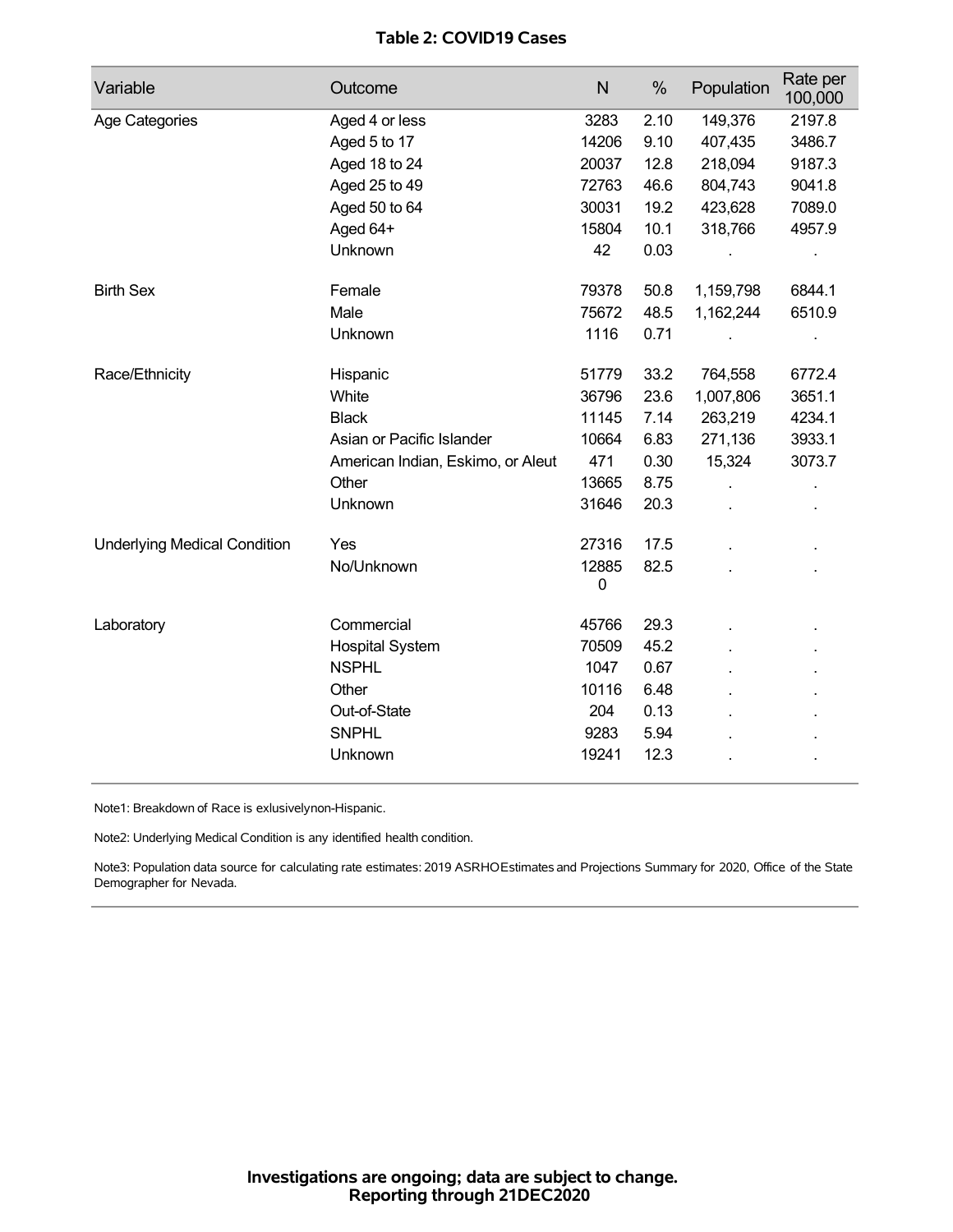| Variable         | Outcome                           | N    | %    | Population | Rate per<br>100,000 |
|------------------|-----------------------------------|------|------|------------|---------------------|
| Age Categories   | Aged 4 or less                    | 61   | 0.6  | 149,376    | 40.84               |
|                  | Aged 5 to 17                      | 96   | 1.0  | 407,435    | 23.56               |
|                  | Aged 18 to 24                     | 240  | 2.5  | 218,094    | 110.04              |
|                  | Aged 25 to 49                     | 2501 | 25.8 | 804,743    | 310.78              |
|                  | Aged 50 to 64                     | 2802 | 28.9 | 423,628    | 661.43              |
|                  | Aged 64+                          | 3987 | 41.1 | 318,766    | 1250.8              |
|                  | Unknown                           | 2    | 0.0  |            | --                  |
| <b>Birth Sex</b> | Female                            | 4339 | 44.8 | 1,159,798  | 374.12              |
|                  | Male                              | 5336 | 55.1 | 1,162,244  | 459.11              |
|                  | <b>Unknown</b>                    | 14   | 0.1  |            |                     |
| Race/Ethnicity   | Hispanic                          | 3288 | 33.9 | 764,558    | 430.05              |
|                  | White                             | 3027 | 31.2 | 1,007,806  | 300.36              |
|                  | <b>Black</b>                      | 1241 | 12.8 | 263,219    | 471.47              |
|                  | Asian or Pacific Islander         | 997  | 10.3 | 271,136    | 367.71              |
|                  | American Indian, Eskimo, or Aleut | 26   | 0.3  | 15,324     | 169.67              |
|                  | Other                             | 403  | 4.2  |            |                     |
|                  | Unknown                           | 707  | 7.3  |            |                     |

# **Table 3: COVID19 Hospitalizations - General Characteristics**

Note1: Breakdown of Race is exlusivelynon-Hispanic.

Note2: Population data source for calculating rate estimates: 2019 ASRHOEstimates and Projections Summary for 2020, Office of the State Demographer for Nevada.

Note3: Rates for categories with fewer than 12 cases are suppressed due to high relative standard error.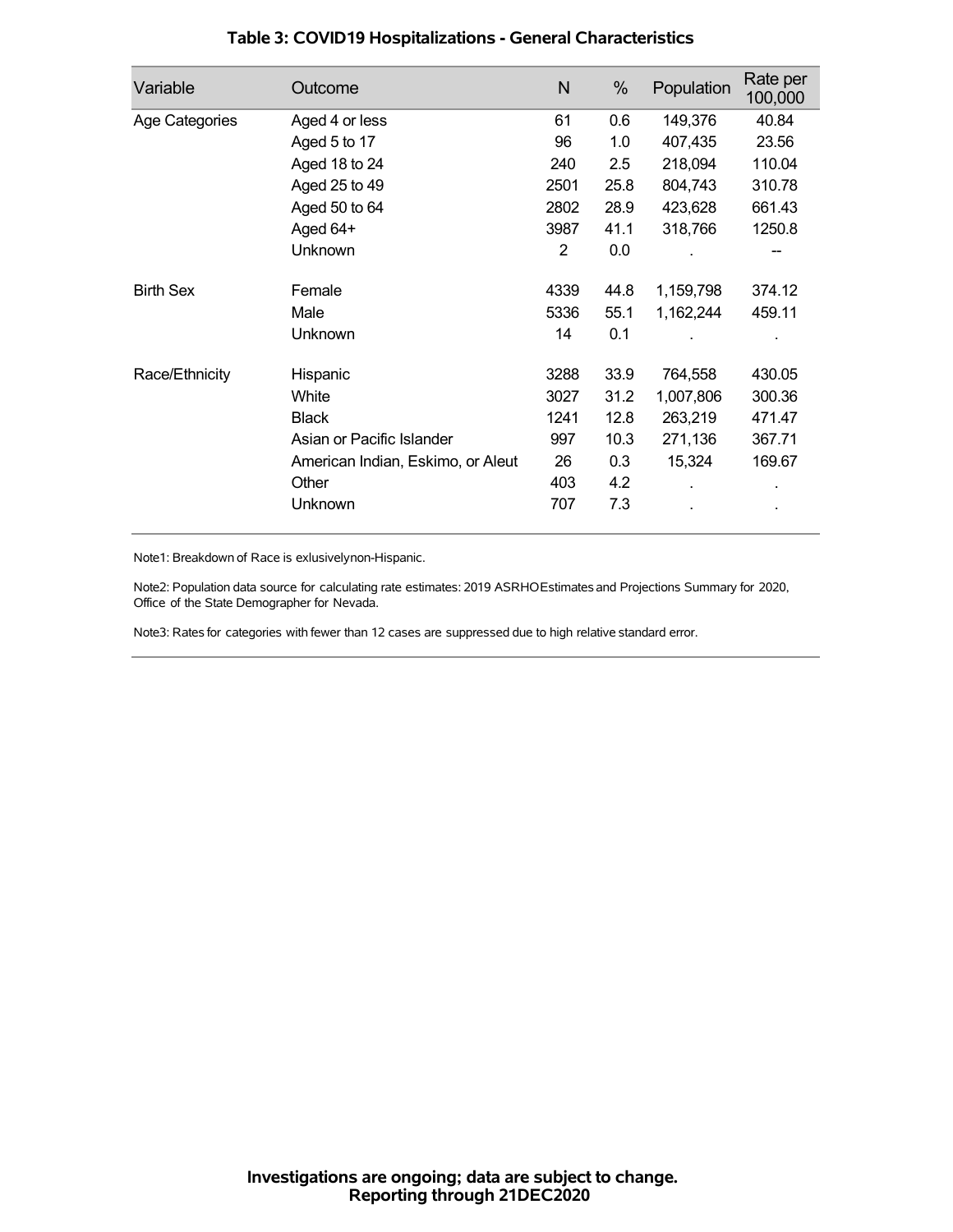| Variable                            | Outcome   | N    | %    |
|-------------------------------------|-----------|------|------|
| Deceased                            | Yes       | 1800 | 18.6 |
|                                     | <b>No</b> | 7889 | 81.4 |
| ICU                                 | Yes       | 2789 | 28.8 |
|                                     | <b>No</b> | 6900 | 71.2 |
| Intubated                           | Yes       | 1385 | 14.3 |
|                                     | <b>No</b> | 8304 | 85.7 |
| <b>Underlying Medical Condition</b> | Yes       | 5998 | 61.9 |
|                                     | <b>No</b> | 3691 | 38.1 |
| Hypertension                        | Yes       | 3430 | N/A  |
| Immunocompromised                   | Yes       | 226  | N/A  |
| <b>Chronic Heart Disease</b>        | Yes       | 1148 | N/A  |
| <b>Chronic Liver Disease</b>        | Yes       | 121  | N/A  |
| <b>Chronic Kidney Disease</b>       | Yes       | 858  | N/A  |
| <b>Diabetes</b>                     | Yes       | 2704 | N/A  |
| Neurologic/Neurodevelopmental       | Yes       | 446  | N/A  |
| <b>Chronic Lung Disease</b>         | Yes       | 1393 | N/A  |
| <b>Historically Healthy</b>         | Yes       | 2000 | N/A  |
| Other                               | Yes       | 2397 | N/A  |

### **Table 4: COVID19 Hospitalizations - Morbidity**

Note1: Underlying Medical Condition is any identified health condition.

Note2: The breakdown of health conditions are not mutually exlusive(i.e., a person can have more than one risk factor).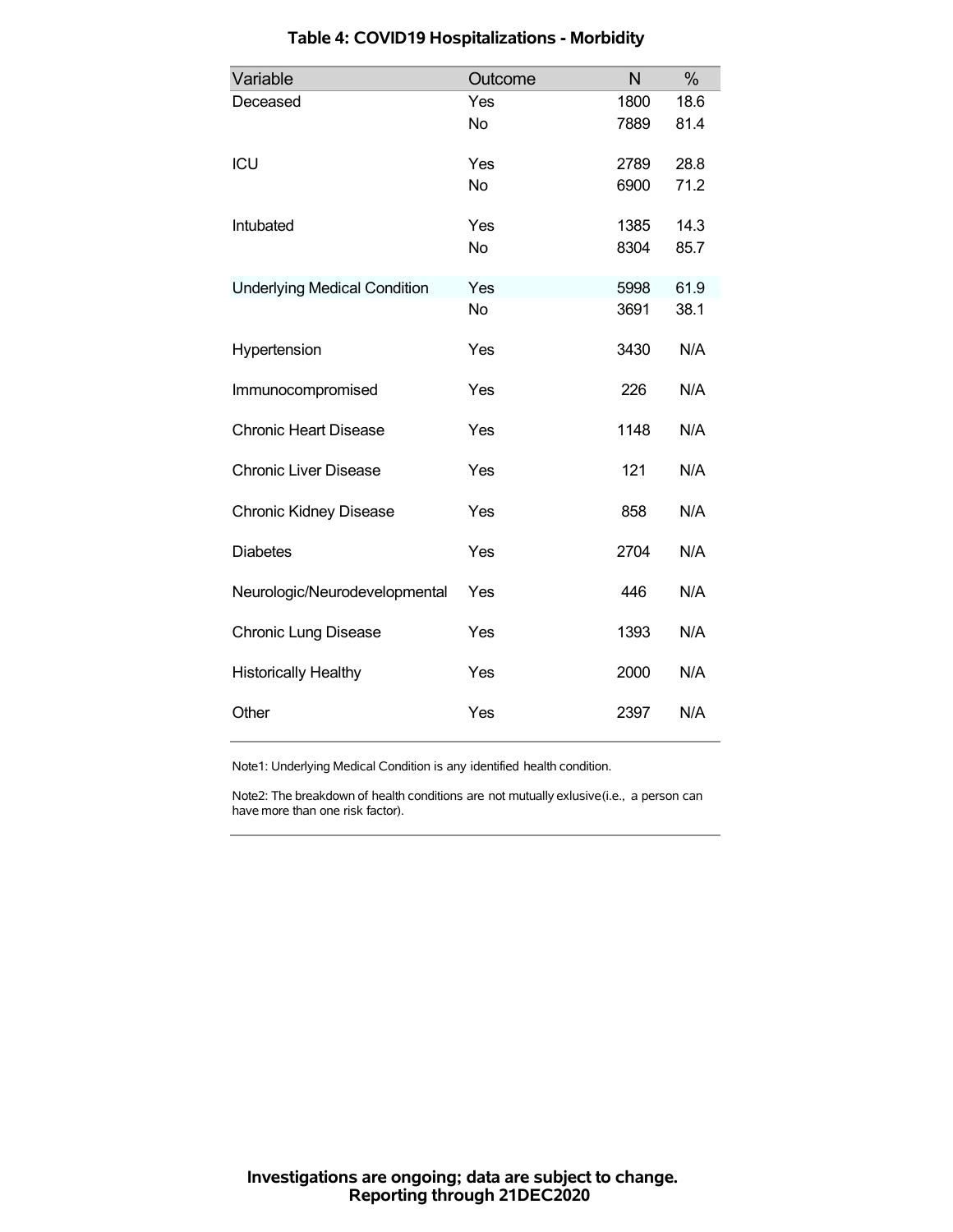| Variable         | Outcome                           | N    | %    | Population | Rate per<br>100,000 |
|------------------|-----------------------------------|------|------|------------|---------------------|
| Age Categories   | Aged 5 to 17                      | 3    | 0.1  | 407,435    |                     |
|                  | Aged 18 to 24                     | 3    | 0.1  | 218,094    |                     |
|                  | Aged 25 to 49                     | 163  | 7.5  | 804,743    | 20.25               |
|                  | Aged 50 to 64                     | 428  | 19.7 | 423,628    | 101.03              |
|                  | Aged 64+                          | 1581 | 72.6 | 318,766    | 495.97              |
| <b>Birth Sex</b> | Female                            | 818  | 37.6 | 1,159,798  | 70.53               |
|                  | Male                              | 1355 | 62.2 | 1,162,244  | 116.58              |
|                  | Unknown                           | 5    | 0.2  |            |                     |
| Race/Ethnicity   | Hispanic                          | 633  | 29.1 | 764,558    | 82.79               |
|                  | White                             | 907  | 41.6 | 1,007,806  | 90.00               |
|                  | <b>Black</b>                      | 281  | 12.9 | 263,219    | 106.76              |
|                  | Asian or Pacific Islander         | 290  | 13.3 | 271,136    | 106.96              |
|                  | American Indian, Eskimo, or Aleut | 6    | 0.3  | 15,324     |                     |
|                  | Other                             | 32   | 1.5  |            | $\blacksquare$      |
|                  | Unknown                           | 29   | 1.3  |            |                     |

#### **Table 5: COVID19 Deaths - General Characteristics**

Note1: Breakdown of Race is exlusivelynon-Hispanic.

Note2: Population data source for calculating rate estimates: 2019 ASRHOEstimates and Projections Summary for 2020, Office of the State Demographer for Nevada.

Note3: Rates for categories with fewer than 12 cases are suppressed due to high relative standard error.